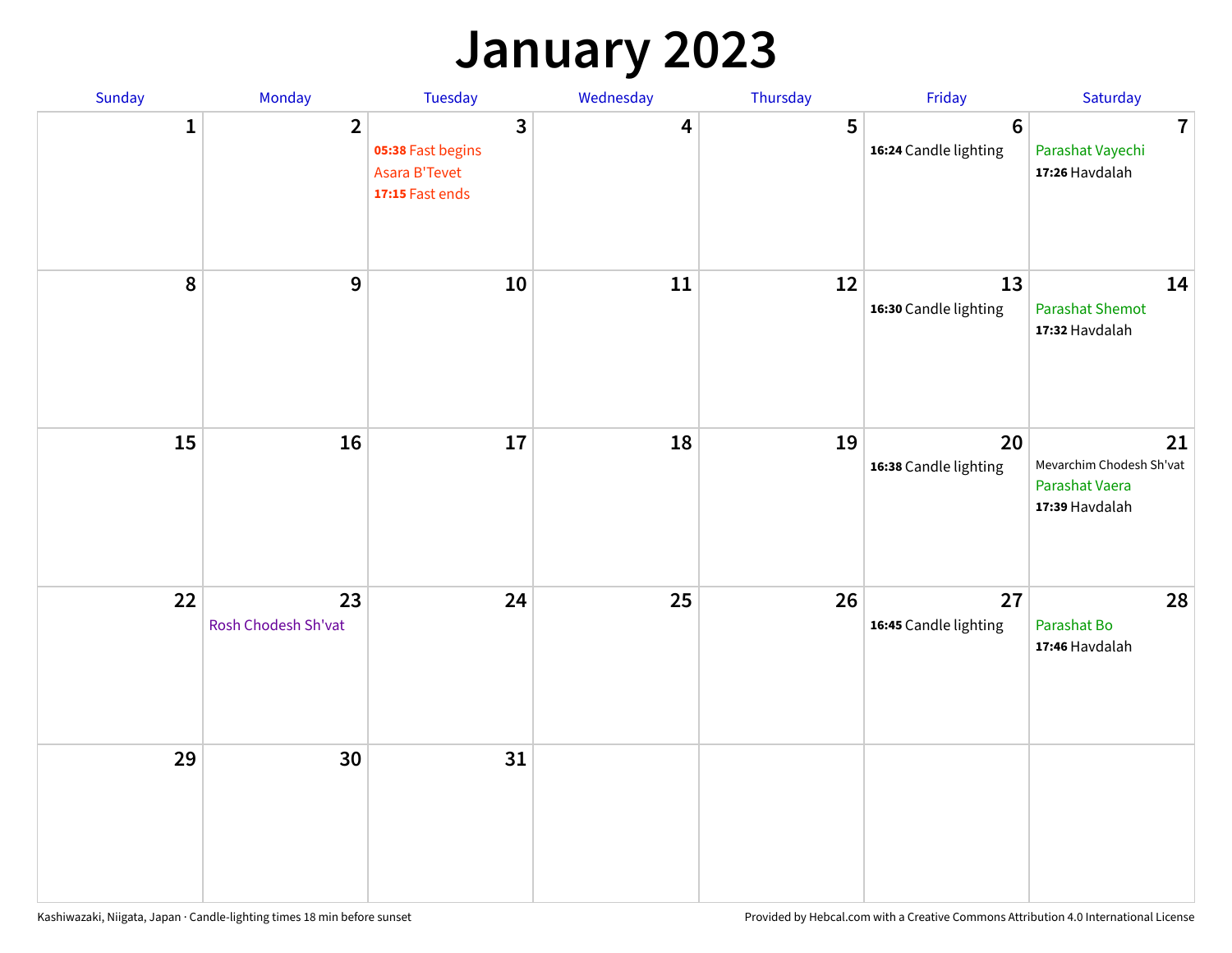# **February 2023**

| Sunday | Monday                        | Tuesday                 | Wednesday               | Thursday       | Friday                                  | Saturday                                                                                        |
|--------|-------------------------------|-------------------------|-------------------------|----------------|-----------------------------------------|-------------------------------------------------------------------------------------------------|
|        |                               |                         | 1                       | $\overline{2}$ | $\overline{3}$<br>16:53 Candle lighting | $\overline{\mathbf{4}}$<br><b>Shabbat Shirah</b><br>Parashat Beshalach<br>17:53 Havdalah        |
| 5      | $6\phantom{1}6$<br>Tu BiShvat | $\overline{7}$          | 8                       | 9              | 10<br>17:01 Candle lighting             | 11<br>Parashat Yitro<br>18:00 Havdalah                                                          |
| 12     | 13                            | 14                      | 15                      | 16             | 17<br>17:08 Candle lighting             | 18<br><b>Shabbat Shekalim</b><br>Mevarchim Chodesh Adar<br>Parashat Mishpatim<br>18:07 Havdalah |
| 19     | 20                            | 21<br>Rosh Chodesh Adar | 22<br>Rosh Chodesh Adar | 23             | 24<br>17:15 Candle lighting             | 25<br>Parashat Terumah<br>18:14 Havdalah                                                        |
| 26     | 27                            | 28                      |                         |                |                                         |                                                                                                 |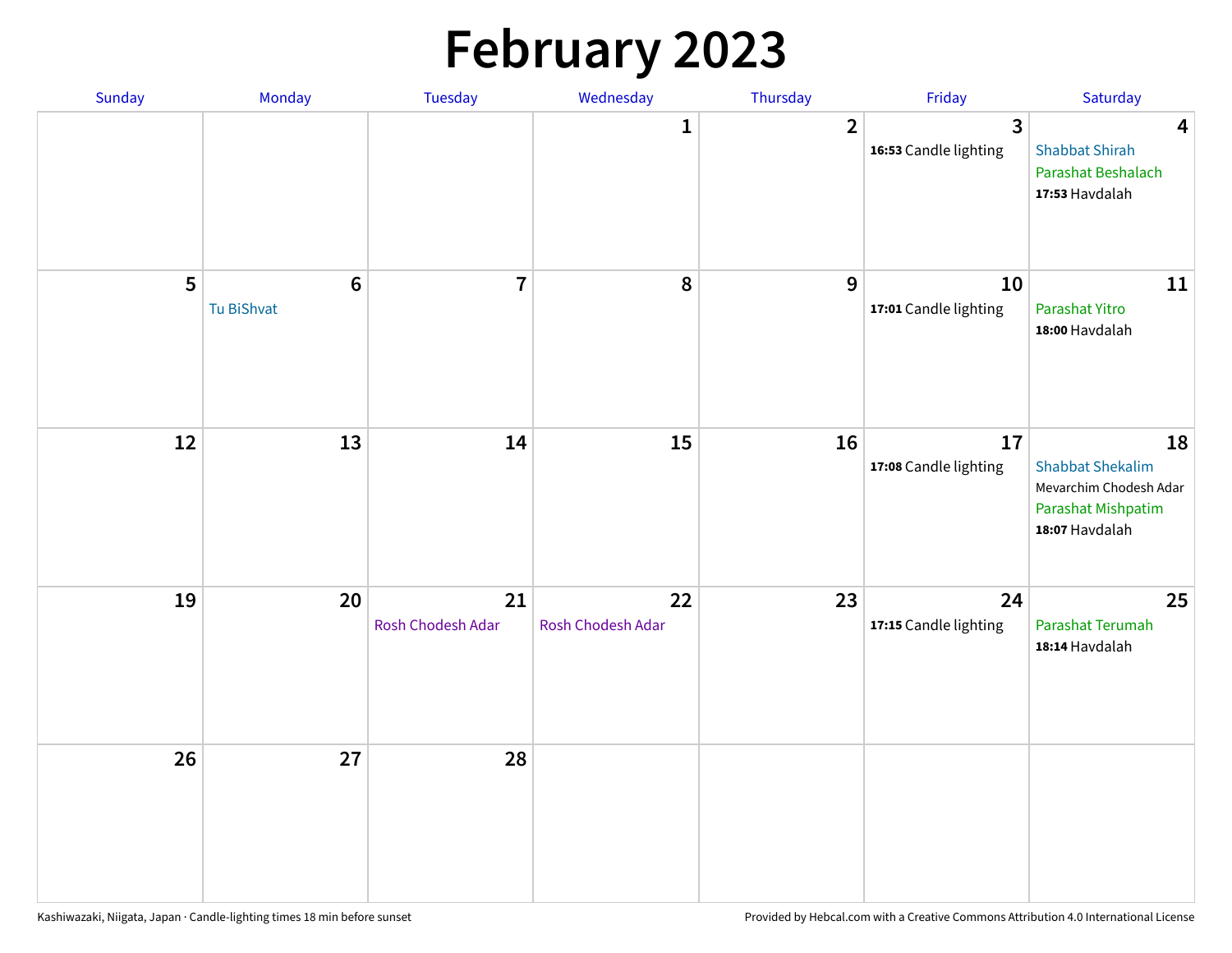### **March 2023**

| Sunday | Monday                                                                                                | Tuesday                 | Wednesday                 | Thursday                        | Friday                      | Saturday                                                                                                 |
|--------|-------------------------------------------------------------------------------------------------------|-------------------------|---------------------------|---------------------------------|-----------------------------|----------------------------------------------------------------------------------------------------------|
|        |                                                                                                       |                         | 1                         | $\overline{2}$                  | 3<br>17:22 Candle lighting  | $\overline{4}$<br><b>Shabbat Zachor</b><br>Parashat Tetzaveh<br>18:21 Havdalah                           |
| 5      | $6\phantom{1}6$<br>04:55 Fast begins<br><b>Ta'anit Esther</b><br>18:15 Fast ends<br><b>Erev Purim</b> | $\overline{7}$<br>Purim | 8<br><b>Shushan Purim</b> | 9                               | 10<br>17:29 Candle lighting | 11<br><b>Shabbat Parah</b><br>Parashat Ki Tisa<br>18:27 Havdalah                                         |
| 12     | 13                                                                                                    | 14                      | 15                        | 16                              | 17<br>17:36 Candle lighting | 18<br><b>Shabbat HaChodesh</b><br>Mevarchim Chodesh Nisan<br>Parashat Vayakhel-Pekudei<br>18:34 Havdalah |
| 19     | 20                                                                                                    | 21                      | 22                        | 23<br><b>Rosh Chodesh Nisan</b> | 24<br>17:42 Candle lighting | 25<br>Parashat Vayikra<br>18:40 Havdalah                                                                 |
| 26     | 27                                                                                                    | 28                      | 29                        | 30                              | 31<br>17:48 Candle lighting |                                                                                                          |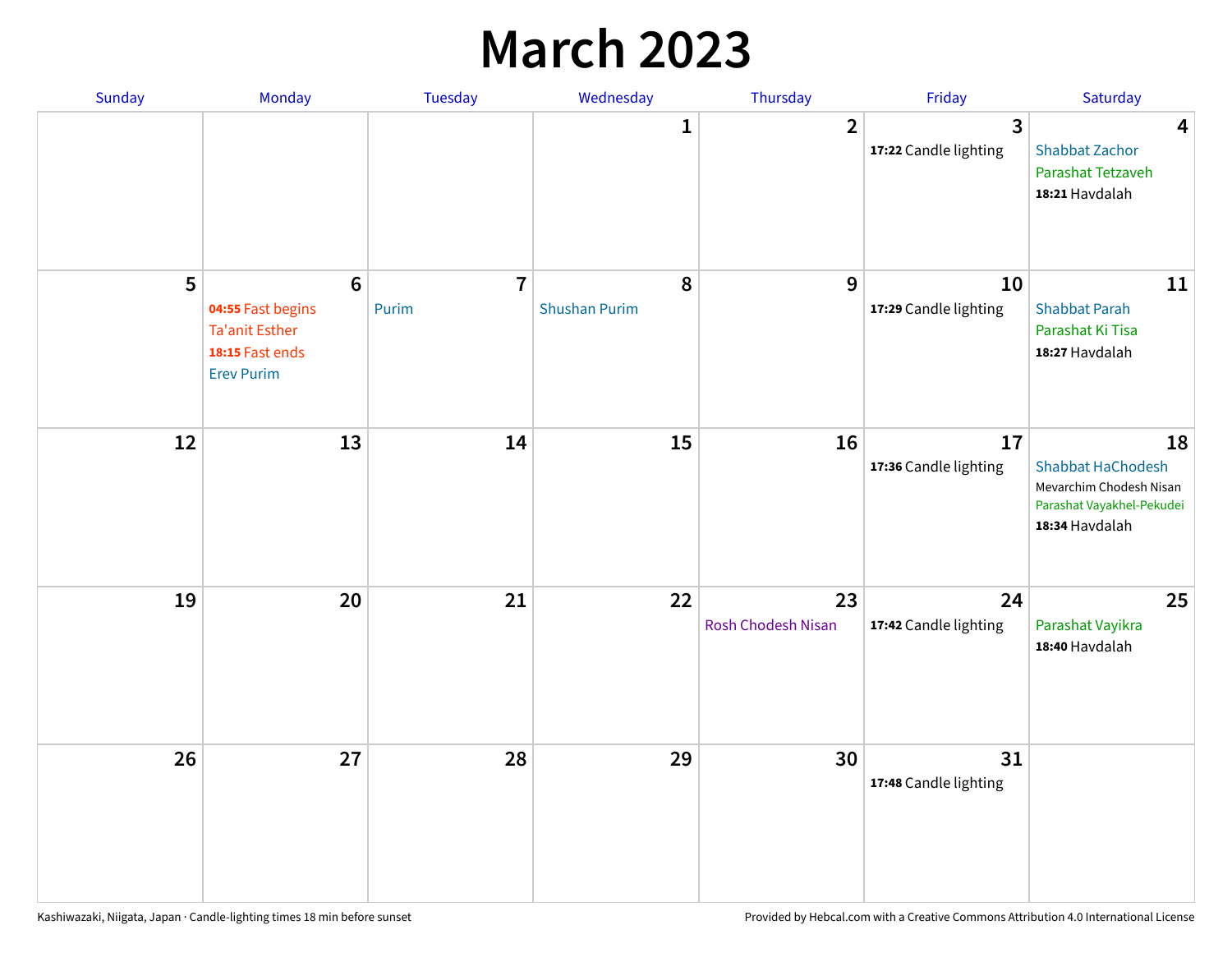## **April 2023**

| Sunday                | <b>Monday</b>         | <b>Tuesday</b>                                  | Wednesday                                                              | Thursday                                   | Friday                                            | Saturday                                                                       |
|-----------------------|-----------------------|-------------------------------------------------|------------------------------------------------------------------------|--------------------------------------------|---------------------------------------------------|--------------------------------------------------------------------------------|
|                       |                       |                                                 |                                                                        |                                            |                                                   | 1<br><b>Shabbat HaGadol</b><br>Yom HaAliyah<br>Parashat Tzav<br>18:47 Havdalah |
| $\overline{2}$        | 3                     | $\overline{\mathbf{4}}$                         | 5<br>04:08 Fast begins                                                 | $6\phantom{1}$<br><b>Pesach I</b>          | $\overline{7}$<br><b>Pesach II</b>                | 8<br>Pesach III (CH"M)                                                         |
|                       |                       |                                                 | <b>Ta'anit Bechorot</b><br><b>Erev Pesach</b><br>17:53 Candle lighting | 18:52 Candle lighting                      | 17:55 Candle lighting                             | 18:54 Havdalah                                                                 |
| 9<br>Pesach IV (CH"M) | 10<br>Pesach V (CH"M) | 11<br>Pesach VI (CH"M)<br>17:58 Candle lighting | 12<br><b>Pesach VII</b><br>18:58 Candle lighting                       | 13<br><b>Pesach VIII</b><br>18:59 Havdalah | 14<br>18:01 Candle lighting                       | 15<br>Mevarchim Chodesh Iyyar<br>Parashat Shmini                               |
|                       |                       |                                                 |                                                                        |                                            |                                                   | 19:01 Havdalah                                                                 |
| 16                    | 17                    | 18<br>Yom HaShoah                               | 19                                                                     | 20                                         | 21<br>Rosh Chodesh Iyyar<br>18:07 Candle lighting | 22<br>Rosh Chodesh Iyyar<br>Parashat Tazria-Metzora<br>19:08 Havdalah          |
| 23                    | 24                    | 25<br>Yom HaZikaron                             | 26<br>Yom HaAtzma'ut                                                   | 27                                         | 28<br>18:14 Candle lighting                       | 29<br>Parashat Achrei Mot-Kedoshim<br>19:15 Havdalah                           |
| 30                    |                       |                                                 |                                                                        |                                            |                                                   |                                                                                |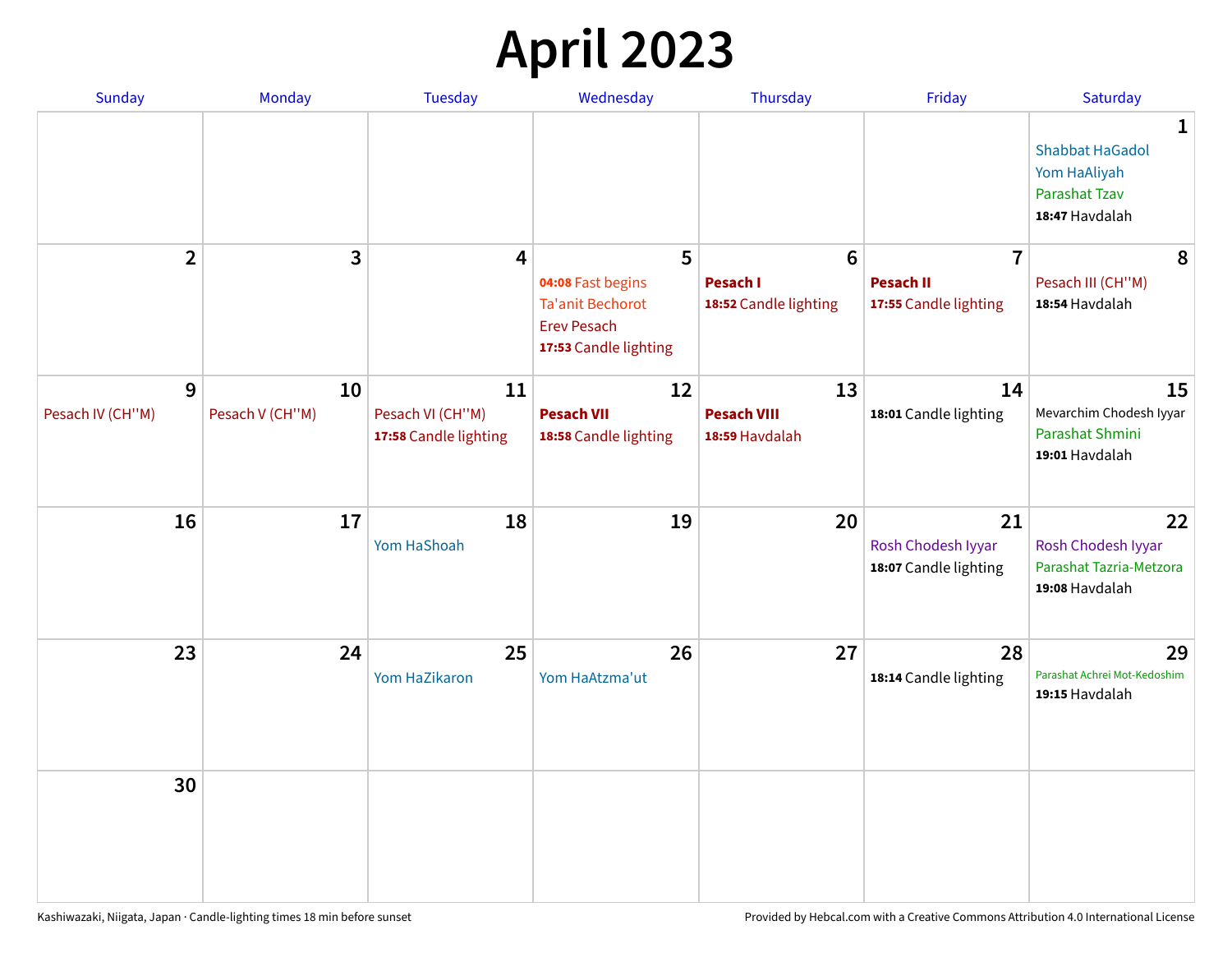#### **May 2023**

| Sunday                   | Monday       | Tuesday                        | Wednesday | Thursday                                           | Friday                                            | Saturday                                                             |
|--------------------------|--------------|--------------------------------|-----------|----------------------------------------------------|---------------------------------------------------|----------------------------------------------------------------------|
|                          | $\mathbf{1}$ | $\overline{\mathbf{2}}$        | 3         | $\overline{\mathbf{4}}$                            | 5<br><b>Pesach Sheni</b><br>18:20 Candle lighting | $\boldsymbol{6}$<br><b>Parashat Emor</b><br>19:22 Havdalah           |
| $\overline{7}$           | $\pmb{8}$    | $\boldsymbol{9}$<br>Lag BaOmer | 10        | 11                                                 | 12<br>18:26 Candle lighting                       | 13<br>Parashat Behar-Bechukotai<br>19:29 Havdalah                    |
| 14                       | 15           | 16                             | 17        | 18                                                 | 19<br>Yom Yerushalayim<br>18:32 Candle lighting   | 20<br>Mevarchim Chodesh Sivan<br>Parashat Bamidbar<br>19:36 Havdalah |
| 21<br>Rosh Chodesh Sivan | 22           | 23                             | 24        | 25<br><b>Erev Shavuot</b><br>18:37 Candle lighting | 26<br><b>Shavuot I</b><br>18:38 Candle lighting   | 27<br><b>Shavuot II</b><br>19:42 Havdalah                            |
| 28                       | 29           | 30                             | 31        |                                                    |                                                   |                                                                      |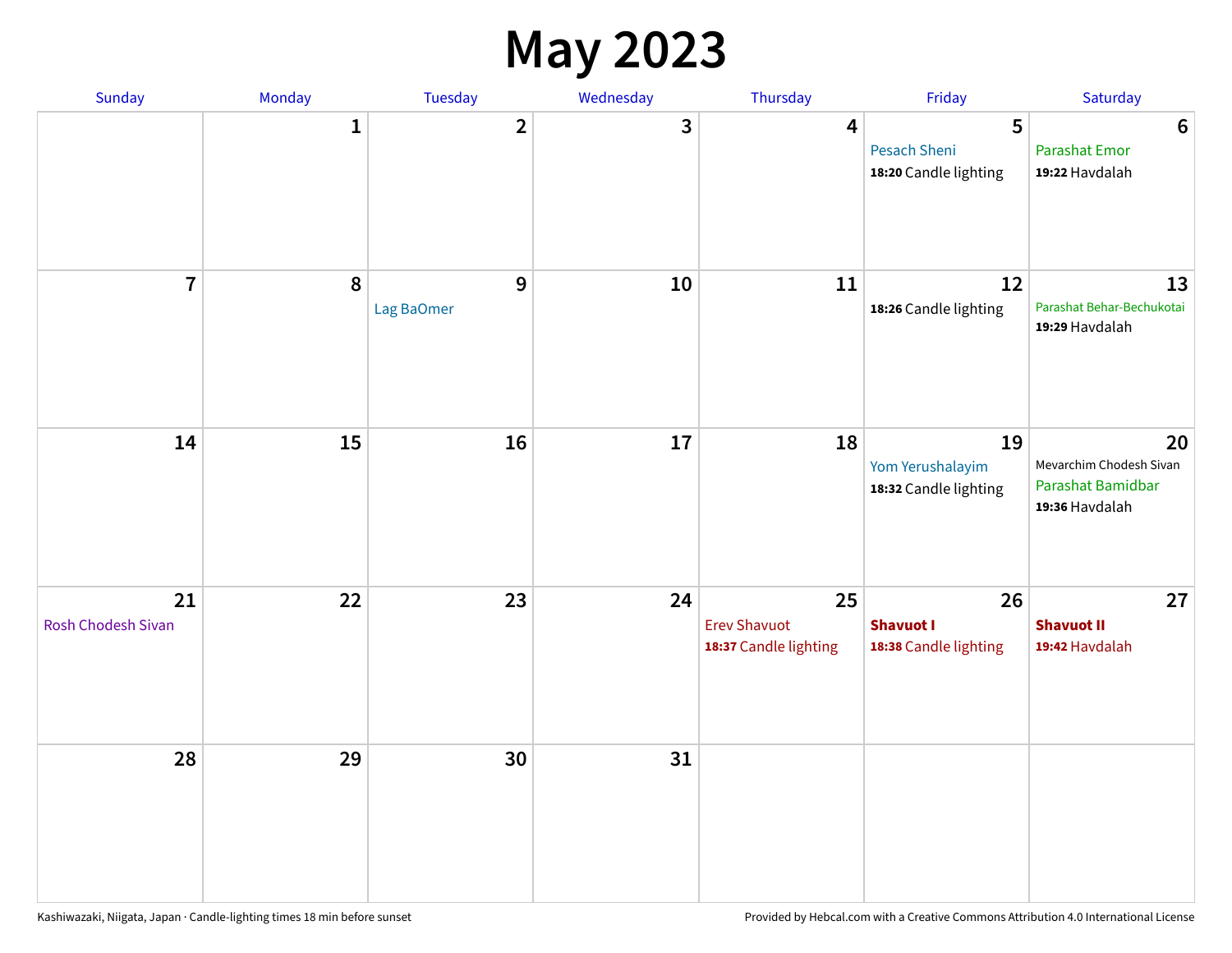#### **June 2023**

| Sunday                  | Monday                   | Tuesday                         | Wednesday      | Thursday     | Friday                                  | Saturday                                                            |
|-------------------------|--------------------------|---------------------------------|----------------|--------------|-----------------------------------------|---------------------------------------------------------------------|
|                         |                          |                                 |                | $\mathbf{1}$ | $\overline{2}$<br>18:43 Candle lighting | $\overline{3}$<br>Parashat Nasso<br>19:48 Havdalah                  |
| $\overline{\mathbf{4}}$ | 5                        | $\bf 6$                         | $\overline{7}$ | 8            | 9<br>18:47 Candle lighting              | 10<br>Parashat Beha'alotcha<br>19:52 Havdalah                       |
| $11\,$                  | 12                       | 13                              | 14             | 15           | 16<br>18:50 Candle lighting             | 17<br>Mevarchim Chodesh Tamuz<br>Parashat Sh'lach<br>19:55 Havdalah |
| 18                      | 19<br>Rosh Chodesh Tamuz | 20<br><b>Rosh Chodesh Tamuz</b> | 21             | 22           | 23<br>18:52 Candle lighting             | 24<br>Parashat Korach<br>19:57 Havdalah                             |
| 25                      | 26                       | 27                              | 28             | 29           | 30<br>18:52 Candle lighting             |                                                                     |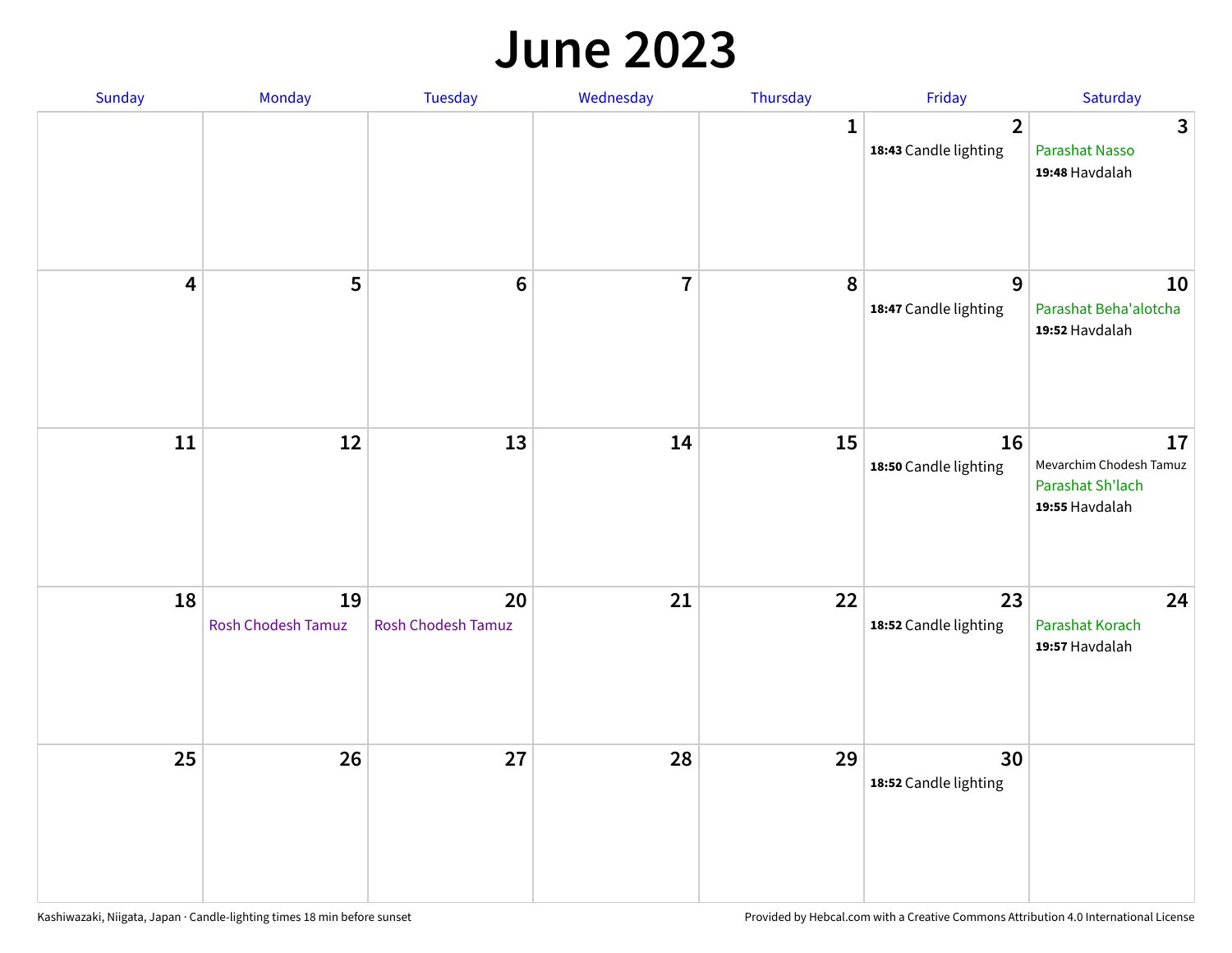## **July 2023**

| Sunday         | Monday       | <b>Tuesday</b>          | Wednesday                                   | Thursday                                                                      | Friday                                  | Saturday                                                              |
|----------------|--------------|-------------------------|---------------------------------------------|-------------------------------------------------------------------------------|-----------------------------------------|-----------------------------------------------------------------------|
|                |              |                         |                                             |                                                                               |                                         | $\mathbf 1$<br>Parashat Chukat-Balak<br>19:57 Havdalah                |
| $\overline{2}$ | $\mathbf{3}$ | $\overline{\mathbf{4}}$ | 5                                           | $6\phantom{1}6$<br>02:54 Fast begins<br><b>Tzom Tammuz</b><br>19:47 Fast ends | $\overline{7}$<br>18:51 Candle lighting | 8<br><b>Parashat Pinchas</b><br>19:55 Havdalah                        |
| 9              | 10           | 11                      | 12                                          | 13                                                                            | 14<br>18:49 Candle lighting             | 15<br>Mevarchim Chodesh Av<br>Parashat Matot-Masei<br>19:52 Havdalah  |
| 16             | 17           | 18                      | 19<br>Rosh Chodesh Av                       | 20                                                                            | 21<br>18:45 Candle lighting             | 22<br><b>Shabbat Chazon</b><br>Parashat Devarim<br>19:47 Havdalah     |
| 23             | 24           | 25                      | 26<br>19:00 Fast begins<br>Erev Tish'a B'Av | 27<br>Tish'a B'Av<br>19:34 Fast ends                                          | 28<br>18:39 Candle lighting             | 29<br><b>Shabbat Nachamu</b><br>Parashat Vaetchanan<br>19:41 Havdalah |
| 30             | 31           |                         |                                             |                                                                               |                                         |                                                                       |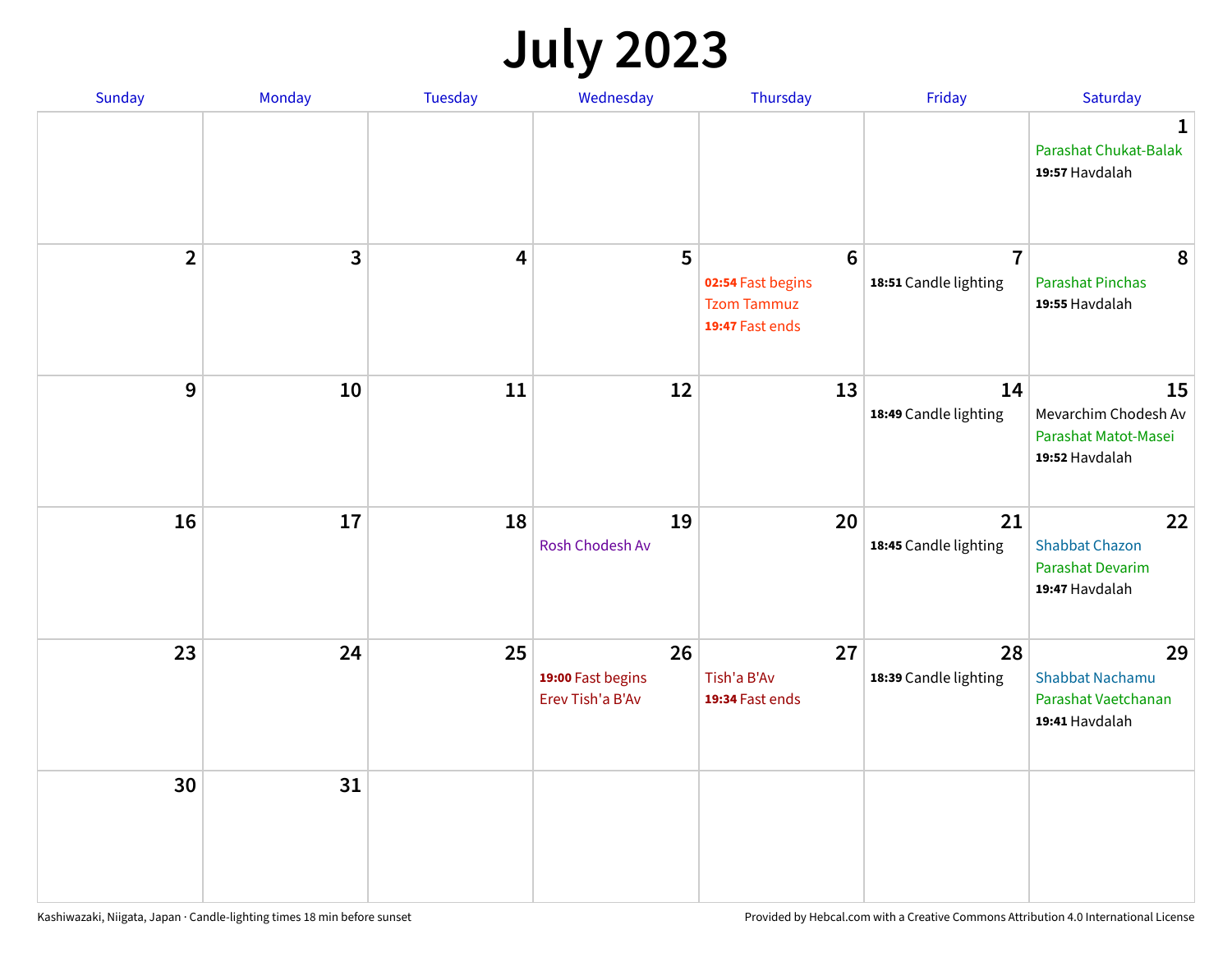# **August 2023**

| Sunday | Monday         | Tuesday      | Wednesday               | Thursday                | Friday                                                                            | Saturday                                                         |
|--------|----------------|--------------|-------------------------|-------------------------|-----------------------------------------------------------------------------------|------------------------------------------------------------------|
|        |                | $\mathbf{1}$ | $\mathbf{2}$<br>Tu B'Av | $\mathbf{3}$            | $\overline{\mathbf{4}}$<br>18:33 Candle lighting                                  | 5<br><b>Parashat Eikev</b><br>19:33 Havdalah                     |
| $6\,$  | $\overline{7}$ | 8            | $\overline{9}$          | 10                      | 11<br>18:25 Candle lighting                                                       | 12<br>Mevarchim Chodesh Elul<br>Parashat Re'eh<br>19:24 Havdalah |
| 13     | 14             | 15           | 16                      | 17<br>Rosh Chodesh Elul | 18<br>Rosh Hashana LaBehemot<br><b>Rosh Chodesh Elul</b><br>18:17 Candle lighting | 19<br><b>Parashat Shoftim</b><br>19:15 Havdalah                  |
| 20     | 21             | 22           | 23                      | 24                      | 25<br>18:07 Candle lighting                                                       | 26<br>Parashat Ki Teitzei<br>19:05 Havdalah                      |
| 27     | 28             | 29           | 30                      | 31                      |                                                                                   |                                                                  |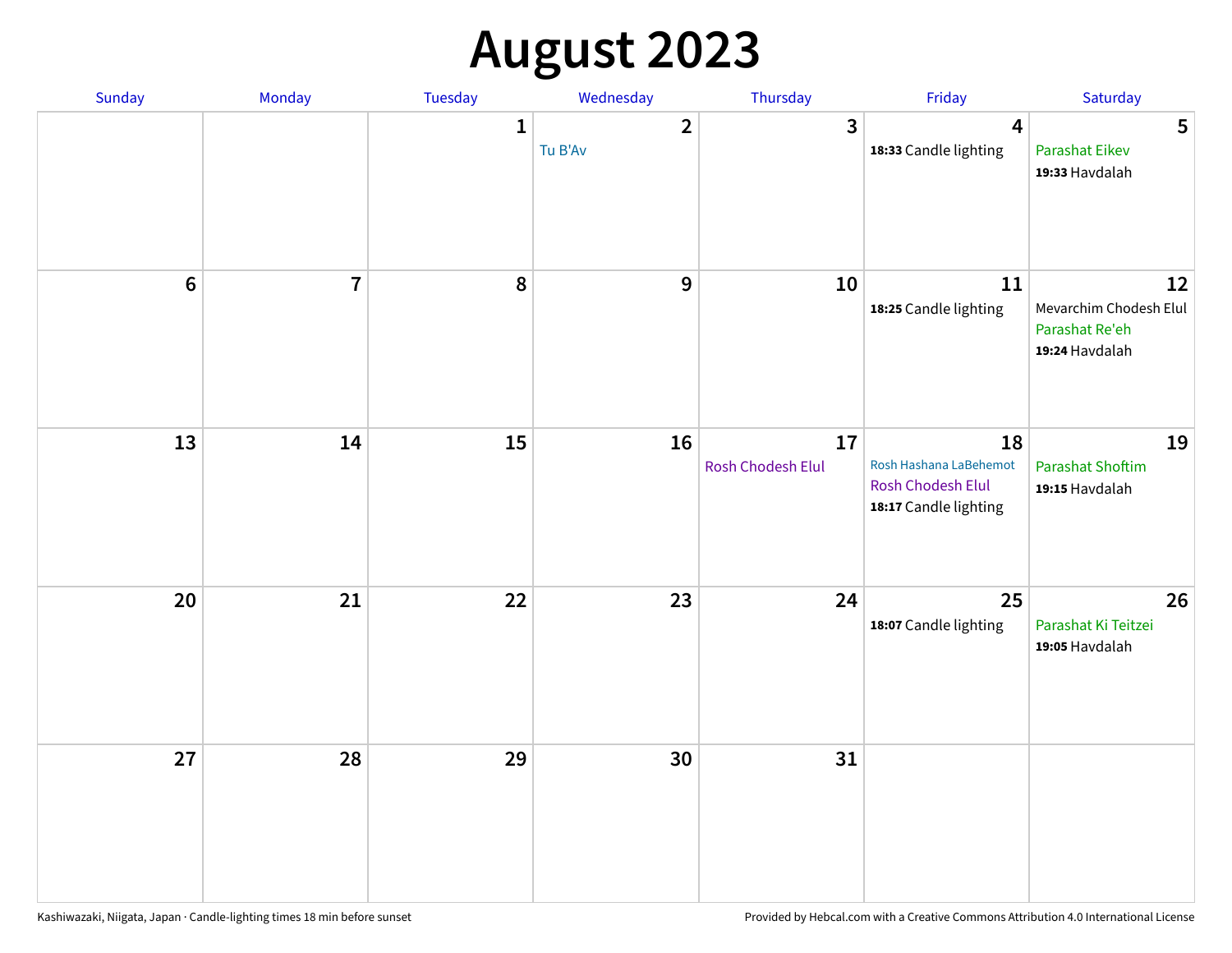## **September 2023**

| Sunday                                                | Monday                                                             | <b>Tuesday</b> | Wednesday       | Thursday       | Friday                                            | Saturday                                                            |
|-------------------------------------------------------|--------------------------------------------------------------------|----------------|-----------------|----------------|---------------------------------------------------|---------------------------------------------------------------------|
|                                                       |                                                                    |                |                 |                | 1<br>17:57 Candle lighting                        | $\overline{2}$<br>Parashat Ki Tavo<br>18:54 Havdalah                |
| 3                                                     | $\overline{\mathbf{4}}$                                            | 5              | $6\phantom{1}6$ | $\overline{7}$ | 8<br>17:47 Candle lighting                        | 9<br>Leil Selichot<br>Parashat Nitzavim-Vayeilech<br>18:43 Havdalah |
| 10                                                    | 11                                                                 | 12             | 13              | 14             | 15<br>Erev Rosh Hashana<br>17:36 Candle lighting  | 16<br>Rosh Hashana 5784<br>18:32 Candle lighting                    |
| 17<br><b>Rosh Hashana II</b><br>18:30 Havdalah        | 18<br>04:13 Fast begins<br><b>Tzom Gedaliah</b><br>18:22 Fast ends | 19             | 20              | 21             | 22<br>17:25 Candle lighting                       | 23<br><b>Shabbat Shuva</b><br>Parashat Ha'Azinu<br>18:21 Havdalah   |
| 24<br><b>Erev Yom Kippur</b><br>17:22 Candle lighting | 25<br><b>Yom Kippur</b><br>18:18 Havdalah                          | 26             | 27              | 28             | 29<br><b>Erev Sukkot</b><br>17:15 Candle lighting | 30<br>Sukkot I<br>18:10 Candle lighting                             |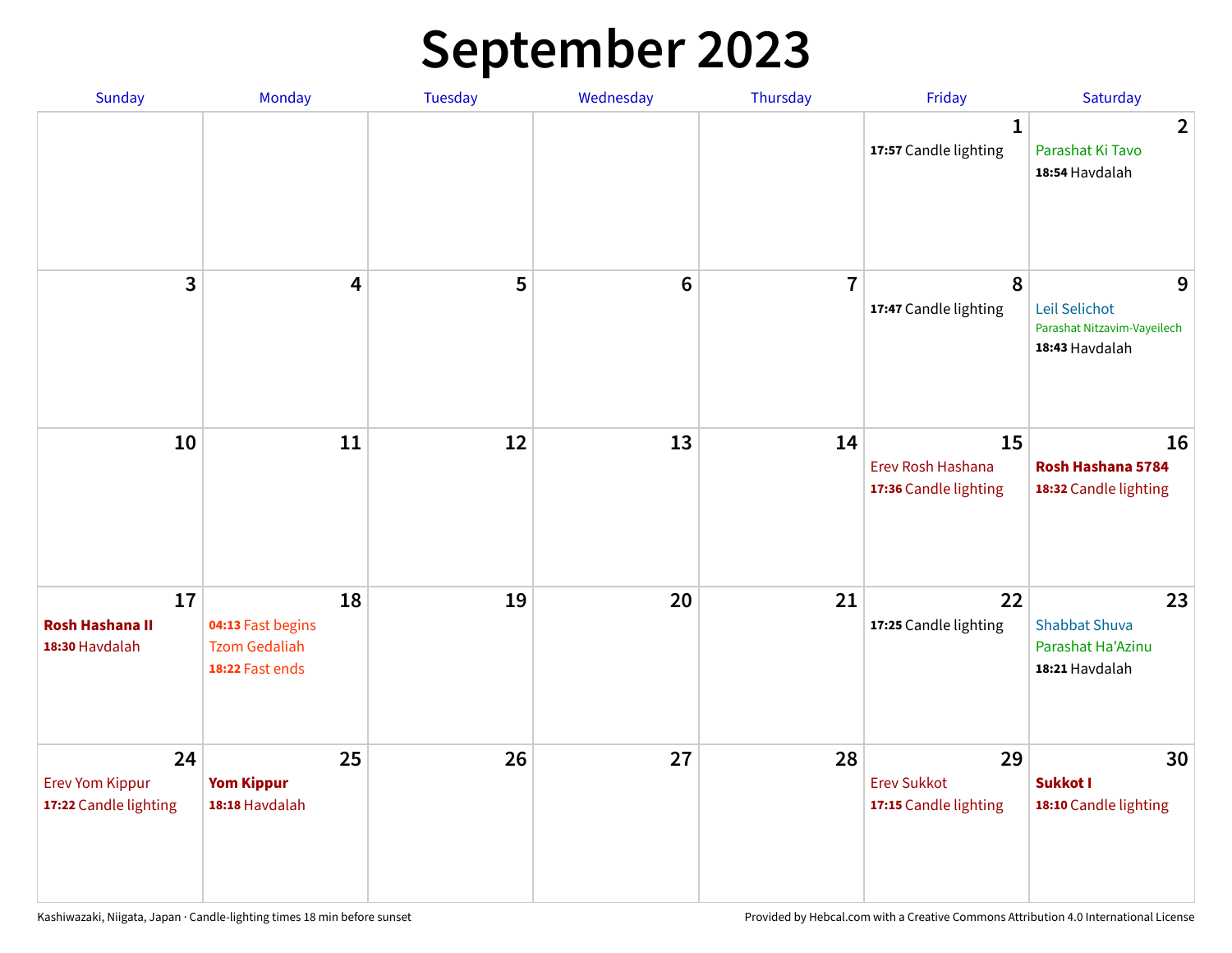### **October 2023**

| Sunday                                             | <b>Monday</b>                       | <b>Tuesday</b>        | Wednesday            | Thursday              | Friday                                                               | Saturday                                                                       |
|----------------------------------------------------|-------------------------------------|-----------------------|----------------------|-----------------------|----------------------------------------------------------------------|--------------------------------------------------------------------------------|
| $\mathbf{1}$<br><b>Sukkot II</b><br>18:09 Havdalah | $\overline{2}$<br>Sukkot III (CH"M) | 3<br>Sukkot IV (CH"M) | 4<br>Sukkot V (CH"M) | 5<br>Sukkot VI (CH"M) | $6\phantom{1}$<br>Sukkot VII (Hoshana Raba)<br>17:04 Candle lighting | 7<br><b>Shmini Atzeret</b><br>18:00 Candle lighting                            |
| 8<br><b>Simchat Torah</b><br>17:58 Havdalah        | $\boldsymbol{9}$                    | 10                    | 11                   | 12                    | 13<br>16:54 Candle lighting                                          | 14<br>Mevarchim Chodesh Cheshvan<br><b>Parashat Bereshit</b><br>17:50 Havdalah |
| 15<br>Rosh Chodesh Cheshvan                        | 16<br>Rosh Chodesh Cheshvan         | 17                    | 18                   | 19                    | 20<br>16:45 Candle lighting                                          | 21<br>Parashat Noach<br>17:41 Havdalah                                         |
| 22<br>Yom HaAliyah School Observance               | 23                                  | 24                    | 25                   | 26                    | 27<br>16:36 Candle lighting                                          | 28<br>Parashat Lech-Lecha<br>17:33 Havdalah                                    |
| 29                                                 | 30                                  | 31                    |                      |                       |                                                                      |                                                                                |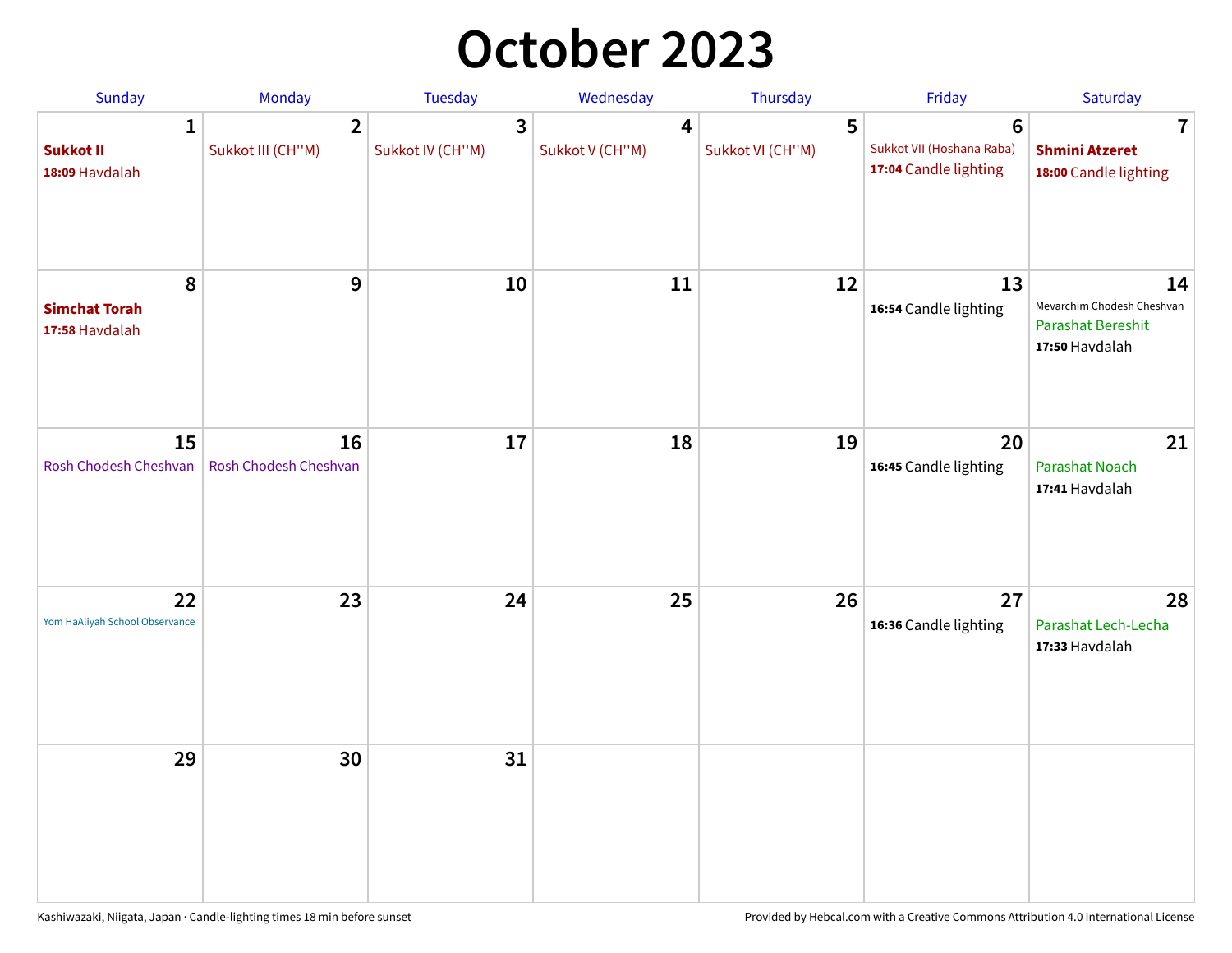#### **November 2023**

| Sunday | Monday          | Tuesday                   | Wednesday    | Thursday       | Friday                      | Saturday                                                                 |
|--------|-----------------|---------------------------|--------------|----------------|-----------------------------|--------------------------------------------------------------------------|
|        |                 |                           | $\mathbf{1}$ | $\overline{2}$ | 3<br>16:28 Candle lighting  | $\overline{\mathbf{4}}$<br>Parashat Vayera<br>17:26 Havdalah             |
| 5      | $6\phantom{1}6$ | $\overline{7}$            | 8            | 9              | 10<br>16:21 Candle lighting | 11<br>Mevarchim Chodesh Kislev<br>Parashat Chayei Sara<br>17:20 Havdalah |
| 12     | 13<br>Sigd      | 14<br>Rosh Chodesh Kislev | 15           | 16             | 17<br>16:16 Candle lighting | 18<br><b>Parashat Toldot</b><br>17:15 Havdalah                           |
| 19     | 20              | 21                        | 22           | 23             | 24<br>16:12 Candle lighting | 25<br>Parashat Vayetzei<br>17:12 Havdalah                                |
| 26     | 27              | 28                        | 29           | 30             |                             |                                                                          |